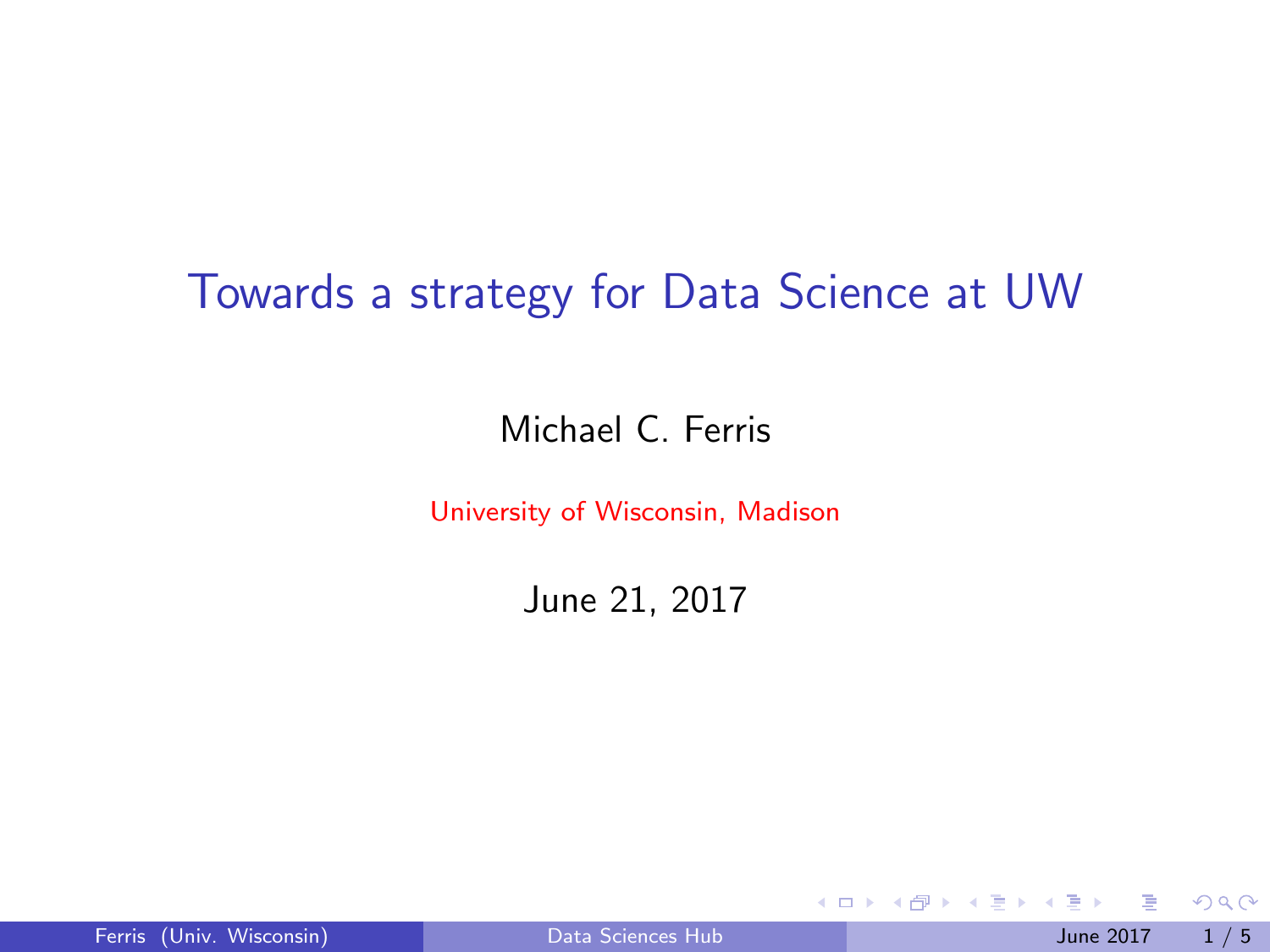A Data Sciences Hub (DSHub) with a strong focus on performing and enabling research in Data Science, broadly defined, and providing a focal point for campus research, education, and outreach in the area.



Ferris (Univ. Wisconsin) [Data Sciences Hub](#page-0-0) June 2017 2 / 5

**イロト イ母ト イヨト** 

 $\Omega$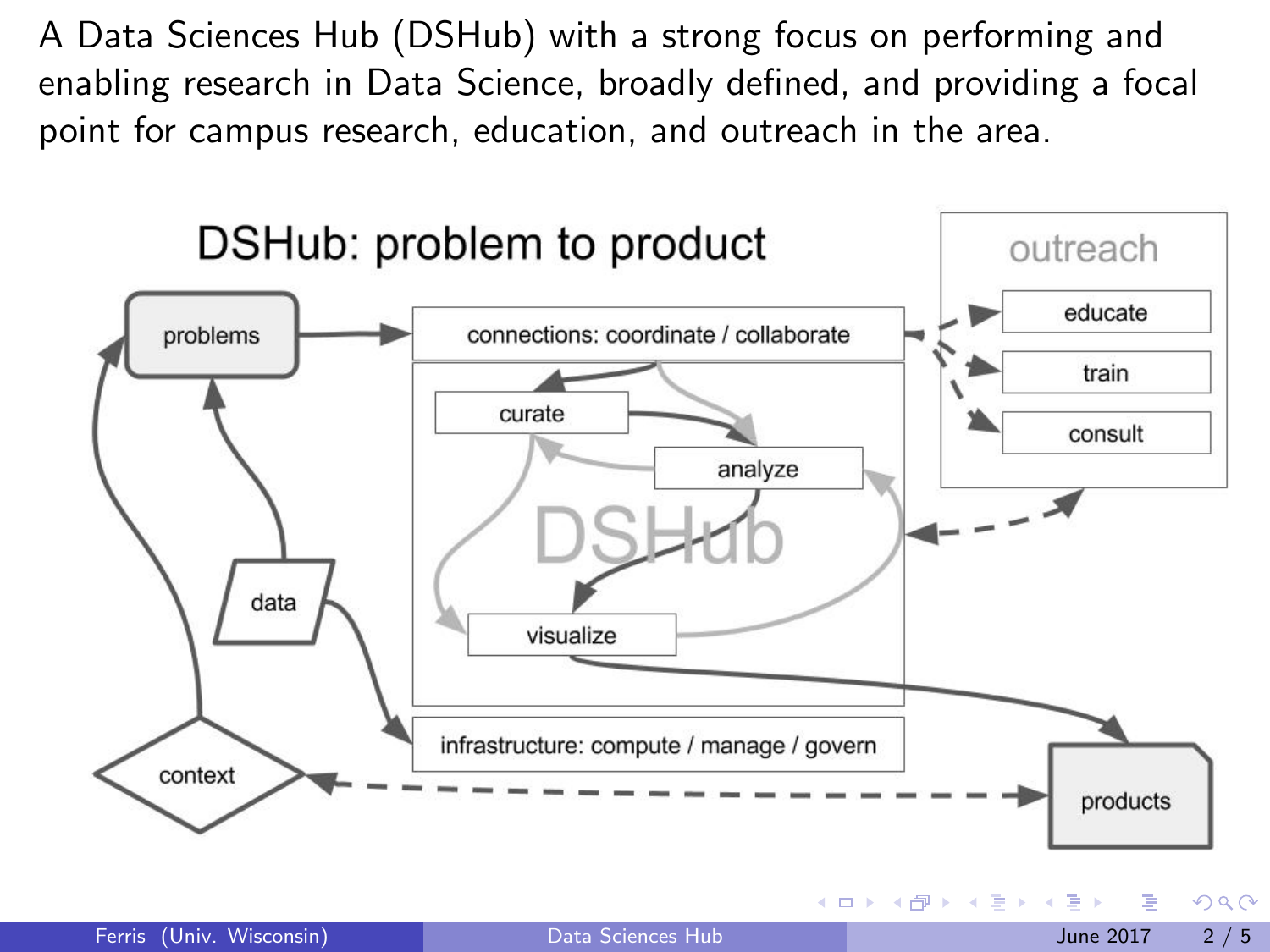# Goals for today

- **1** Listen to and understand the campus needs for Data Sciences
- <sup>2</sup> Form a steering committee for data sciences at UW
	- $\triangleright$  Who should be represented, and what is its charge?
- <sup>3</sup> Determine functionality of a web portal: datascience.wisc.edu
	- $\triangleright$  Who will it connect?
	- $\triangleright$  What services does it provide?
	- $\triangleright$  Who will provide content?
- <sup>4</sup> Identify collaborators for the DShub and staff skillsets
	- $\blacktriangleright$  How does this help me?
	- $\triangleright$  What will I contribute?
- <sup>5</sup> Understand computational and infrastructure requirements
- **<sup>6</sup>** How can we measure success in two years?

 $\Omega$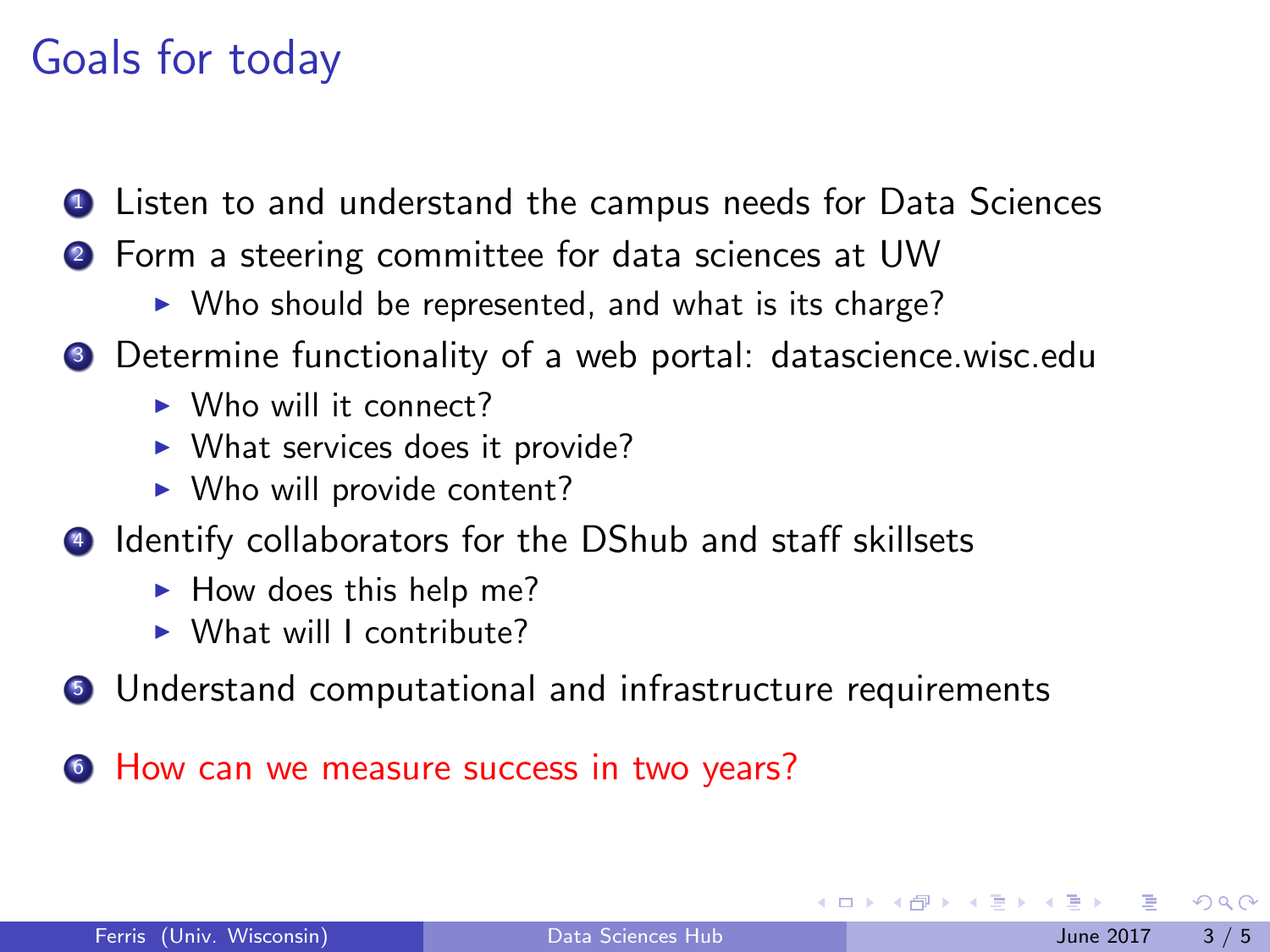

#### Hub datascience wisc edu

- New web portal: datascience.wisc.edu
- Provides coordination for (existing) education, consulting and (new) training
- Creates entry point to new pipelines through the DSHub
- Collects expertise related to curation, security, analytics, machine learning and optimization, visualization, translation and decisions